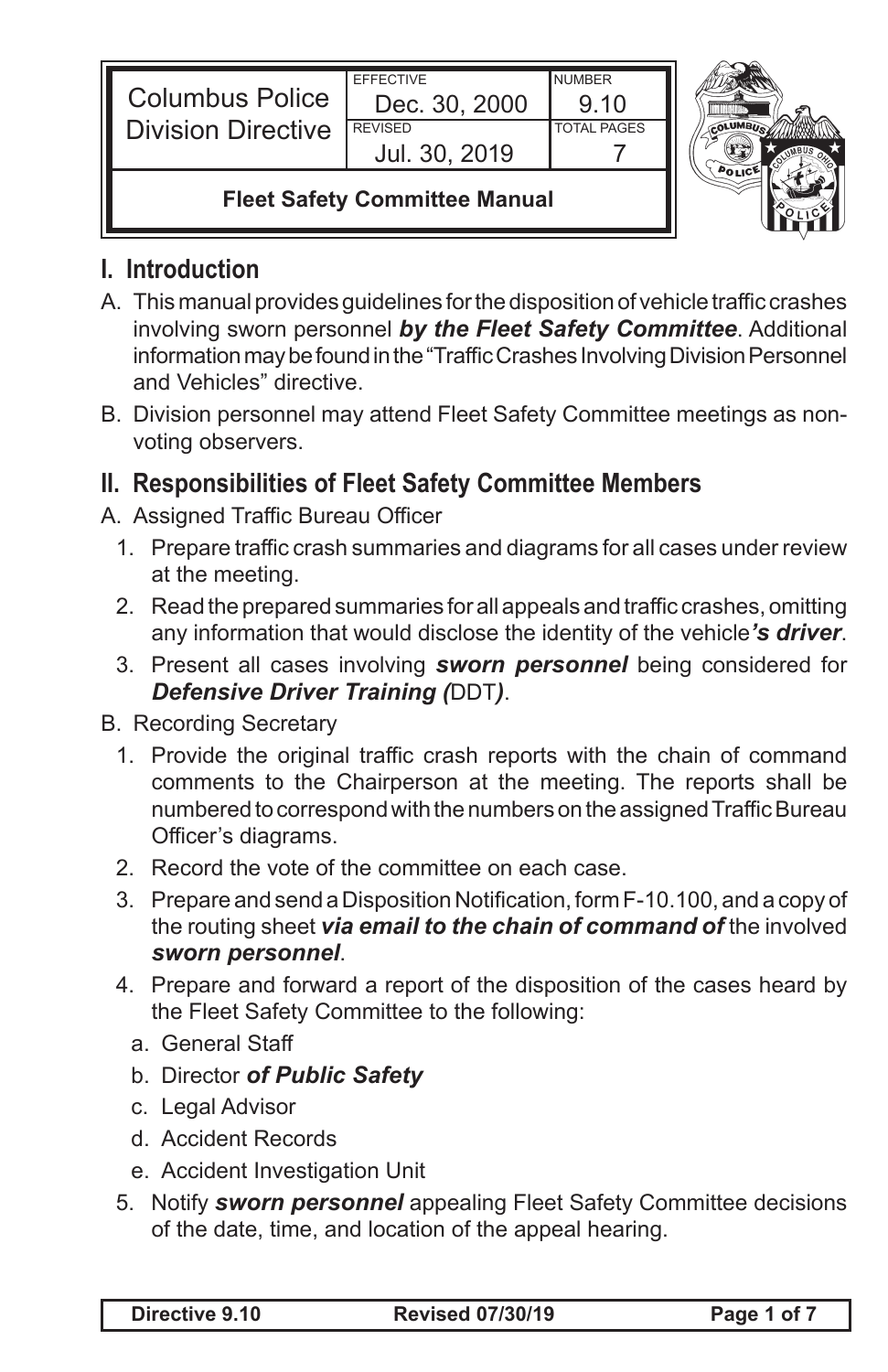- 6. *Upon receipt of the signed Disposition Notification form and issued discipline or citation, attach the documentation to the traffic crash package and f*orward to the *Human Resources Bureau* for *entry into the Discipline Tracking System and* placement in the involved *officer's* Master Personnel File.
- C. Chairperson
	- 1. Schedule a review of all traffic crashes before the Fleet Safety Committee at its next regular monthly meeting.
	- 2. Call a special meeting as necessary.
	- 3. Inform the Committee *members* of recommendations of the involved *officer's*chain of command, identified by rank only, following the reading of the facts on new cases.
	- 4. Call for the vote. The Chairperson is not entitled to vote except to break a deadlock on a second ballot.
	- 5. Announce the results of the vote.
	- 6. Enter the majority decision on the routing sheet. A notation shall be made on the routing sheet whenever the decision of the Fleet Safety Committee is in conflict with the chain of command recommendation. The applicable traffic crash disposition guideline shall be noted on the routing sheet.
- D. Vice Chairperson

 In the absence of the Chairperson, the Vice Chairperson shall preside, retaining voting status only in second consideration votes. In these instances the Traffic Bureau Commander shall be replaced by a Traffic Bureau Lieutenant, who shall serve as a voting member.

## **III. Fleet Safety Committee Meeting Agenda**

- A. The Fleet Safety Committee shall hear cases in the following order:
	- 1. Appeals of old cases
	- 2. Vehicle traffic crashes
	- 3. DDT recommendations
- B. The following format shall be used on each new case:
	- 1. Excerpts from the investigating supervisor's letter shall be read.
	- 2. Recommendations of the involved *officer's* chain of command shall be provided.
	- 3. The floor shall be opened for questions and discussion.
	- 4. The vote is called, accomplished by each member displaying a placard indicating one of the available dispositions.A majority vote is required to establish a disposition. In the event a majority vote is lacking, the floor shall be reopened for discussion and a second vote called.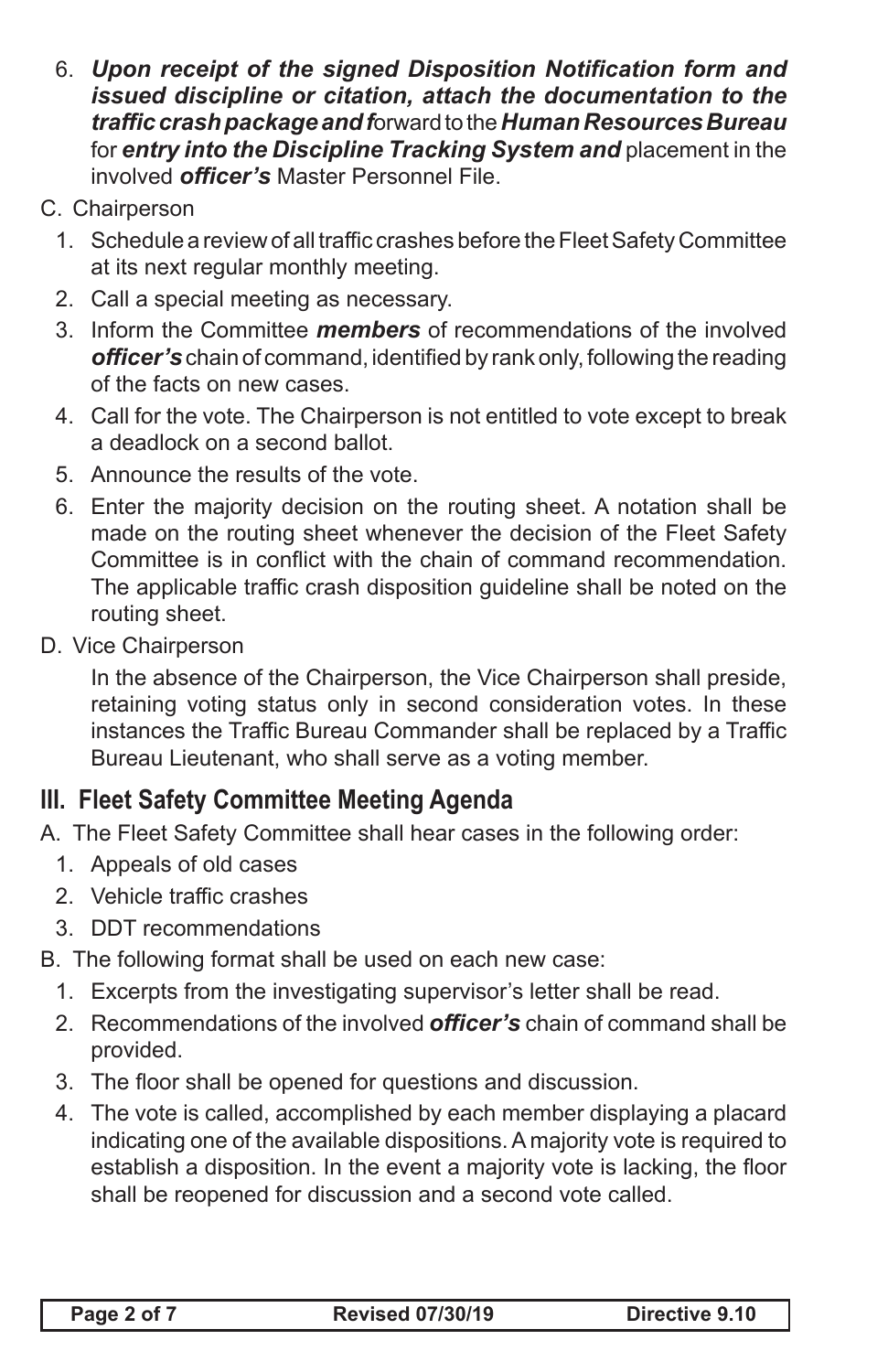# **IV. Traffic Crash Disposition Guidelines**

The Fleet Safety Committee Chairperson may recommend to deviate from progressive discipline when critical or mitigating circumstances exist.

A. Citation

- 1. *The v*ehicle *was* illegally parked.
- 2. *The driver* of *the* vehicle *was* in violation of a traffic ordinance.

#### B. Written Reprimand

- 1. *The d*river *was* at fault and violated the law*,* but was involved in police work of an urgent nature.
- 2. *The d*river *was* at fault with no violation of law*,* and a written reprimand is the appropriate progressive disciplinary action.

#### C. Documented Constructive Counseling (DCC)

- 1. *The v*ehicle *was* illegally parked due to official business, but without due regard to existing traffic conditions.
- 2. *The driver was o*perating under urgent conditions without violating the law, but *was* not taking all necessary precautions.
- 3. *The o*ther driver *was* at fault, but better defensive driving by the *driver* of the Division vehicle may have prevented or lessened the severity of the traffic crash.
- 4. *There was n*o violation of the law, but there is *an* indication that the *driver* of the Division vehicle was careless or evidence of contributory negligence on the part of the driver.
- 5. *A v*iolation of *the* Division Directives *occurred*, and a DCC is the appropriate progressive disciplinary action.

### D. No Fault

- 1. *The v*ehicle *was* legally parked.
- 2. *The o*ther driver was found at-fault*,* and *there was* no contributory negligence on the part of the Division vehicle's *driver*.
- 3. *There was a s*udden, verified mechanical failure of vehicle. The vehicle must be taken out of service at the time of the traffic crash and inspected by the City's Fleet Management Division personnel to substantiate this claim.Awritten report from the Fleet Management DivisionAdministrator regarding the claim shall be sent to the *Evidence, Facilities, and Fleet (EF&F)*SectionLieutenantoftheSupportOperationsBureau.The*EF&F* Section Lieutenant shall forward a copy of the report to the Fleet Safety Committee Chairperson and the original to the investigating supervisor.
- 4. *The v*ehicle *was* illegally parked due to police work*,* and all reasonable precautions *were* taken by driver.
- 5. *The driver of the v*ehicle *was* operating under urgent conditions *without violating the law and* with no carelessness or poor judgement on the part of the *driver*.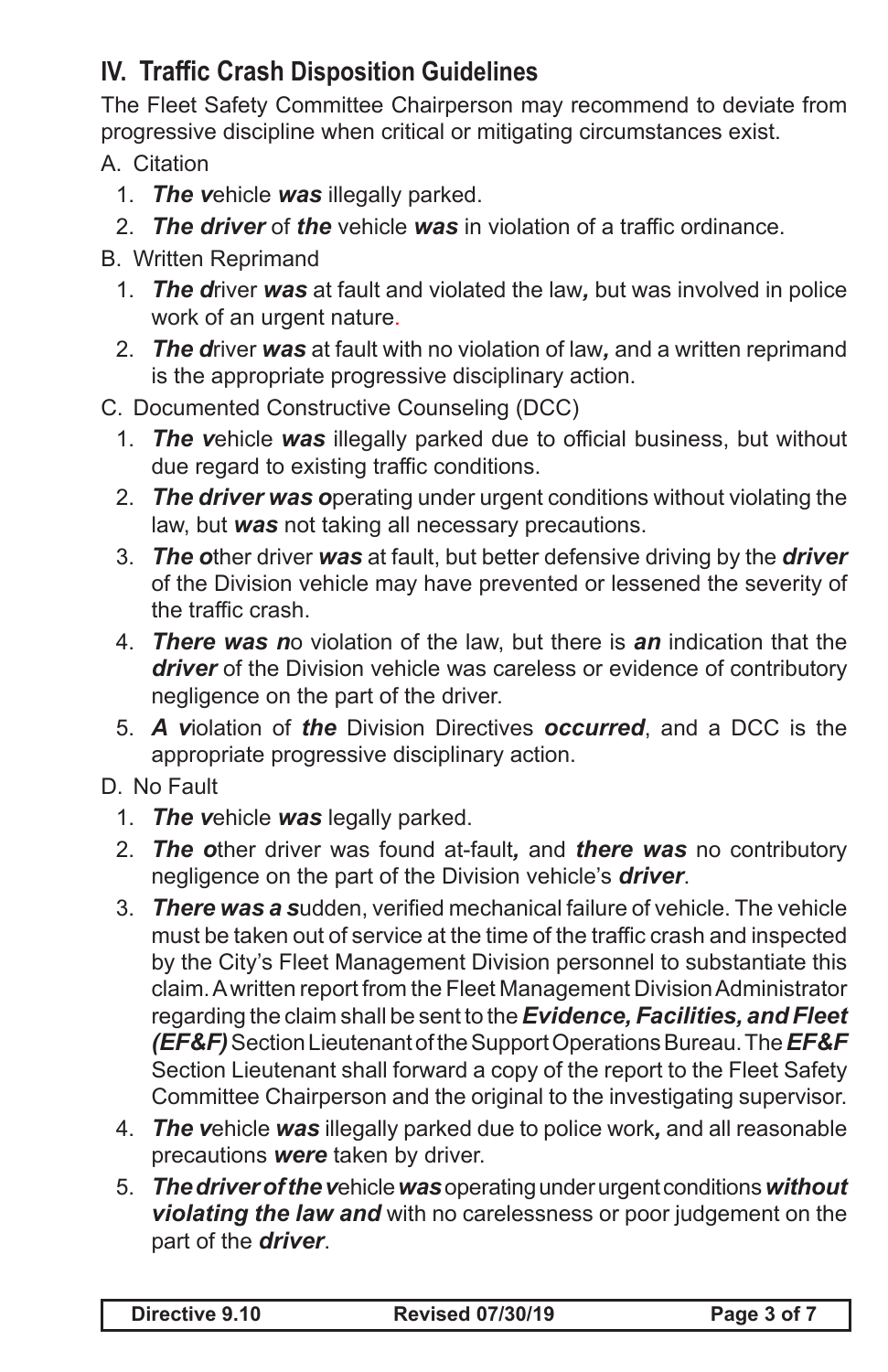- 6. *The v*ehicle sustained damage while *being* operat*ed* under normal conditions with no carelessness on the part of the *driver*.
- E. Two-Officer Vehicles Backing Into Objects or Vehicles Although the driver of a two-officer vehicle is primarily responsible for the operation of the vehicle, the Committee may vote to issue a DCC to the second officer in circumstances when the driver's view is restricted. Except in emergency situations, the second officer should exit the vehicle to assist by guiding the driver out of tight spaces, etc.

# **V. Recommendation for DDT**

- A. Traffic *C*rash*-P*rone *D*rivers
	- 1. A traffic crash-prone pattern is considered to be developing if an officer is involved in three traffic crashes within any 12-month period.
	- 2. The assigned Traffic Bureau Officer shall provide the **Fleet Safety** Committee *members* with a history of the traffic crashes in which the officer has been involved. The history shall include all on-duty traffic crashes and any off-duty traffic crashes that occurred within three years of the most recent on-duty traffic crash.
	- 3. Fault is not the single determining factor.
	- 4. The Committee, after consideration of the items listed in Section V,B, shall make a decision whether to require DDT.
	- 5. The Committee may also recommend that the officer's bureau commander *or deputy chief* conduct a personal interview to ascertain if circumstances merit removing the officer from duties which involve driving a City vehicle. Any recommendation from a bureau commander *or deputy chief* to remove an officer from such duties shall be forwarded to the Chairperson, who shall forward it with any comments related to the removal to the Chief of Police for approval.
- B. Considerations in *R*ecommending DDT
	- 1. Type of traffic crashes involved.
		- a. Was the vehicle being driven or was it parked?
		- b. Was the officer in the vehicle?
		- c. Was police work being performed?
		- d. Were mechanical problems involved?
	- 2. Traffic crash fault

 Did the officer cause the traffic crash?

- 3. Weather conditions
	- a. What were the conditions of the streets?
	- b. Was poor visibility a factor?
- 4. Type of assignment

 Does the officer work on the street, in a plainclothes assignment, in an office, etc.?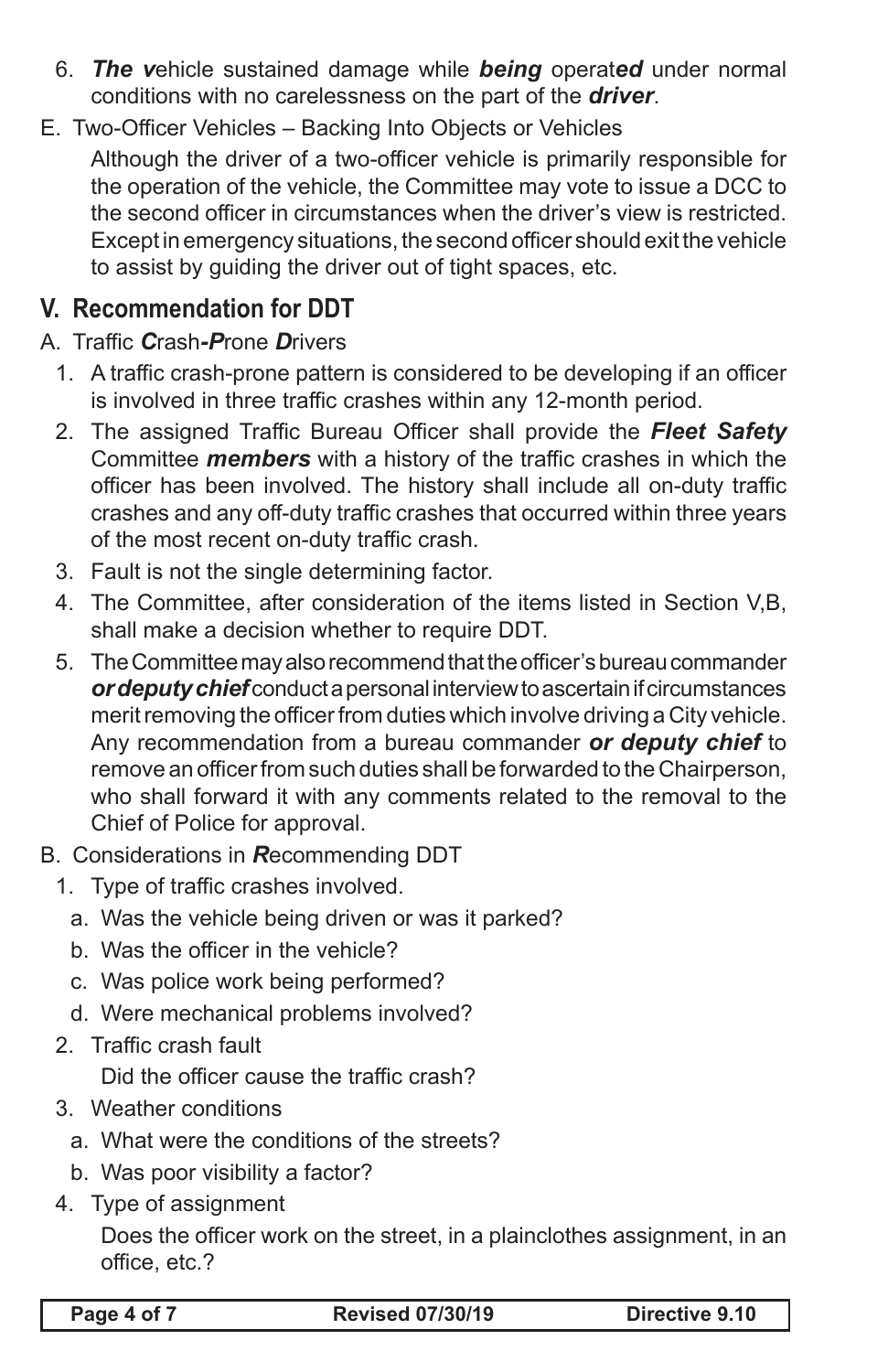5. Physical condition

 Does the officer have any physical conditions, such as poor eyesight or hearing, which may have affected his or her operation of the vehicle?

6. Mental condition

 The officer's mental condition may be taken into consideration if brought to the attention of the Committee and could include things such as mental stress from job or family.

7. Other factors

 Members should consider any other factors brought to the attention of the Committee.

### **VI. Procedures for Sworn Personnel Sent to DDT**

- A. Fleet Safety Committee Chairperson
	- 1. Upon determination by the *Fleet Safety* Committee that an *officer* is to attend DDT, notify:
		- a. The involved *officer's* bureau commander *or deputy chief*.
		- b. The Training Bureau Commander.

#### B. Involved *Officer*'s *B*ureau *C*ommander *or Deputy Chief*

- 1. Forward a copy of the notification to the involved *officer* through the chain of command.
- 2. Upon notification from the Training Bureau Commander of the date and time for the DDT:
	- a. Forward the original notification through the chain of command for immediate personal service to the involved *officer*.
	- b. Retain a file copy of the notification.
- C. Training Bureau Commander
	- 1. Schedule the training to be completed within six months if possible.
	- 2. A minimum of 30 days prior to the date of training, notify the involved *officer's* bureau commander *or deputy chief* of the date and time of the DDT.
	- 3. Upon completion, summarize the *officer's* performance in the DDT. Include whether the *officer* passed or failed and any pertinent observations by the instructor, and forward as follows:
		- a. One copy to the *officer*, to be delivered by personal service, through the chain of command.
		- b. The original to the *Recording Secretary, who* shall forward it to the *Human Resources Bureau* for *placement in* the *officer's* Master Personnel File after noting the disposition.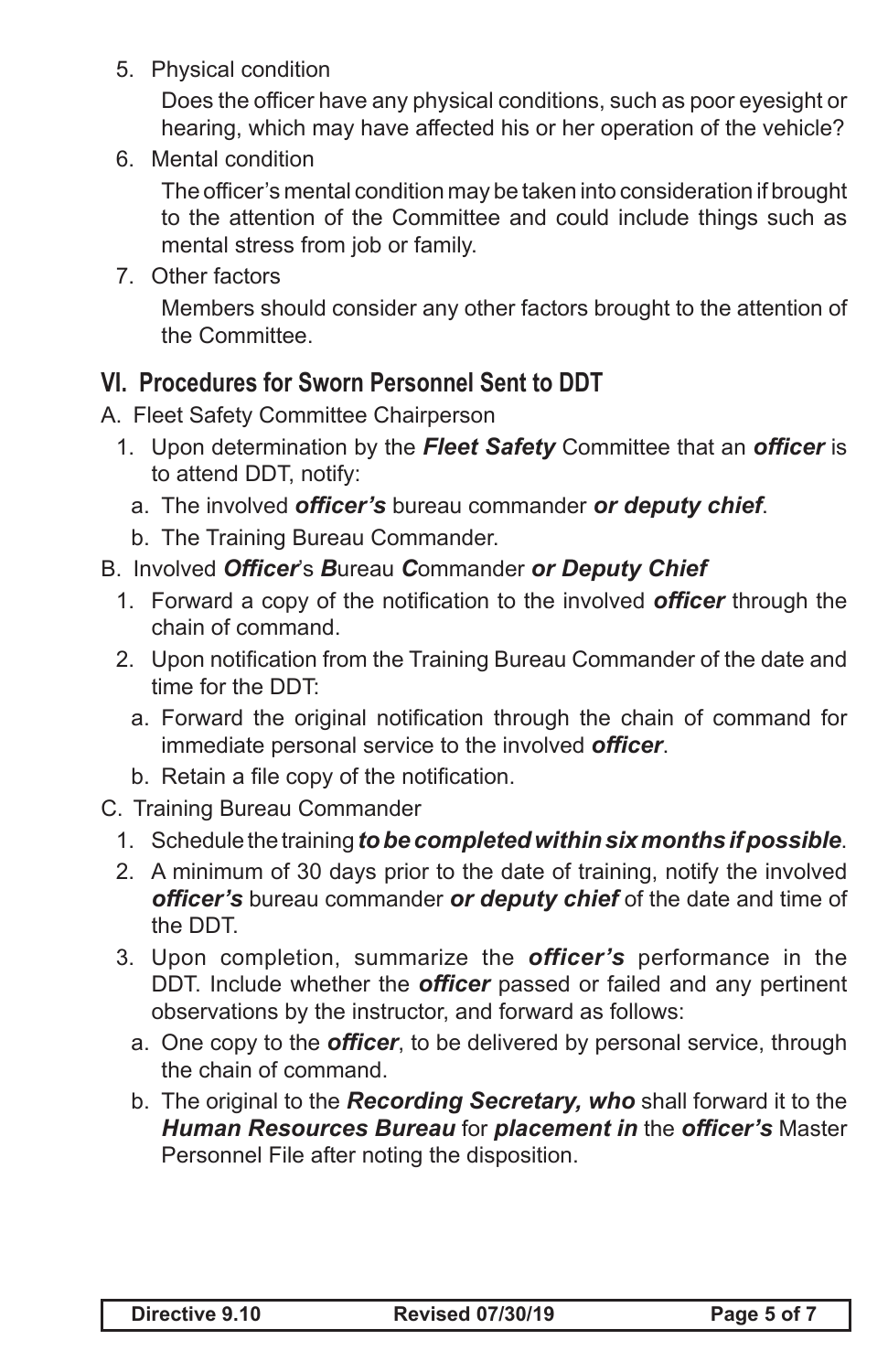- **VII. Disposition Notification Forms Without an Appeal**
- *A. Chain of Command*
	- *1. Issue the appropriate discipline.*
	- *2. Forward the signed Disposition Notification form and the issued discipline (Citation, Written Reprimand, or DCC) for review through the chain of command to the Recording Secretary within seven days from the date notification was received.*
	- *Note: The signed Disposition Notification form and issued discipline can be scanned and sent electronically to the chain of command and Recording Secretary to meet the timeline, but the original documents must also be forwarded.*
- *B. Involved Sworn Personnel*
	- *1. Sworn personnel requesting a court hearing or a hearing before a Traffic Court Referee after receiving a citation shall notify the Recording Secretary in writing of the time and date of the court appearance. The notification shall be direct, not through the chain of command.*
	- *2. The Recording Secretary must receive the written notice at least two court days prior to the court appearance.*
- *C. Recording Secretary*
	- *1. Document receipt of the discipline in the Fleet Safety Log.*
	- *2. Send the package to the Human Resources Bureau.*
- *D. Human Resources Bureau Personnel*
	- *1. Enter the discipline in the Discipline Tracking System.*
	- *2. File the traffic crash package in the involved officer's Master Personnel File.*

# **VIII. Right to Appeal Fleet Safety Committee Decisions**

- A. Sworn personnel may appeal the decision of the Fleet Safety Committee, as explained on the Disposition Notification. Failure to make notifications of appeal within the specified times waives all right to appeal.
- B. The Committee must receive any Disposition Notification *form* indicating appeal within seven days from the date notification was received. For "At Fault" cases, the *signed* Disposition Notification form will be *scanned and* sent electronically to the *Recording Secretary*.
	- 1. The traffic crash packages on all *"At Fault"* decisions (Citation, Written Reprimand, and DCC) shall be held by the Recording Secretary until the Disposition Notification is signed and returned *with the appropriate documentation attached*.
	- 2. If appealed, the traffic crash package shall be held in the office of the *d*eputy *c*hief appointed as the Chairperson until the next Committee meeting.